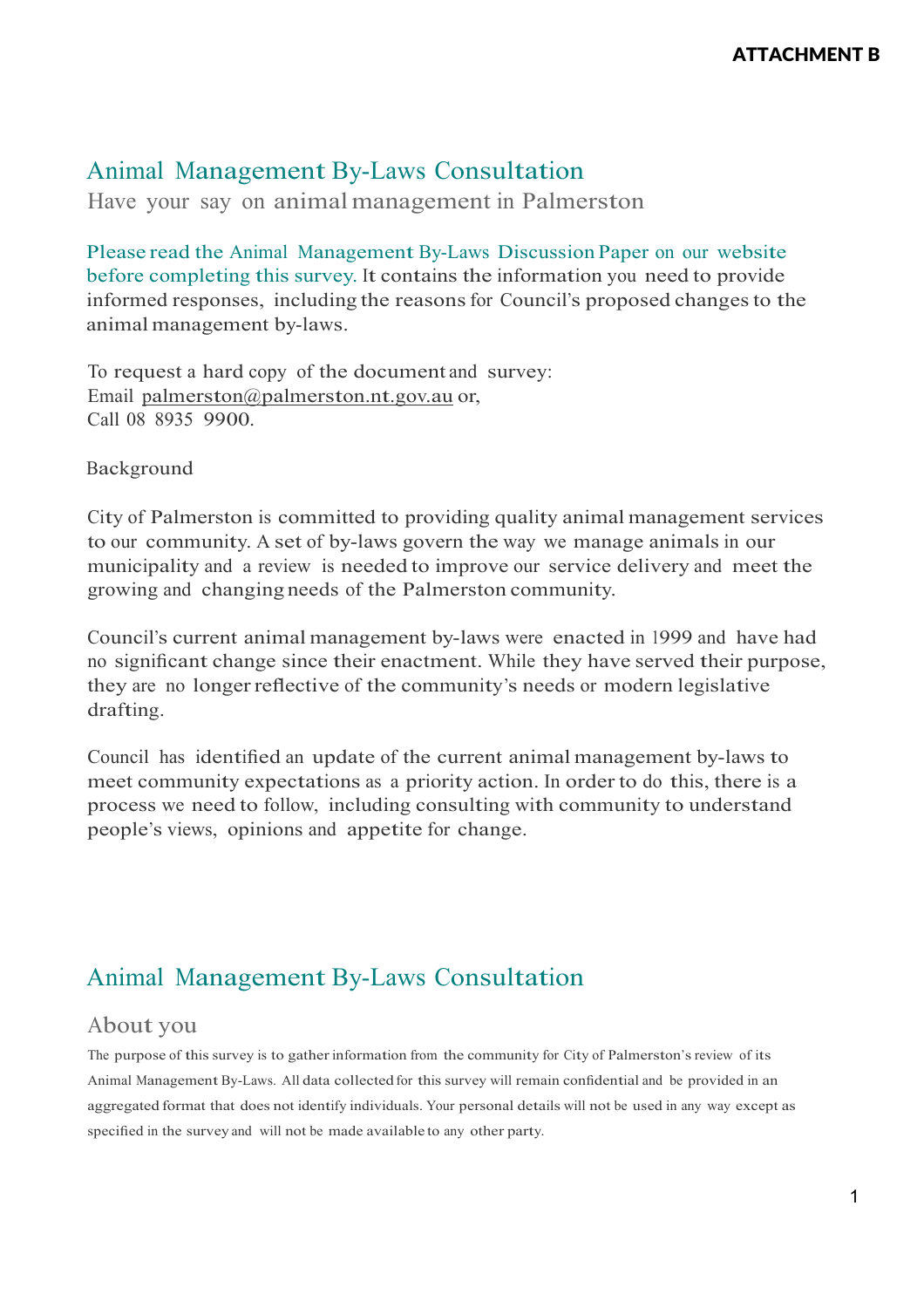#### ATTACHMENT B

|  | ×.<br>۰. |
|--|----------|
|--|----------|

| $\Box$ Under         | $\bigcirc$ 45-54 |
|----------------------|------------------|
| $18 \square 18 - 24$ | $\Box$ 55-64     |
| $\bigcirc$ 25-34     | $\Box$ 65+       |
| $\bigcirc$ 35-44     |                  |

| $\Box$ Farrar             | $\Box$ Driver            |
|---------------------------|--------------------------|
|                           | $\Box$ Durack            |
| Johnston $\Box$           | Marlow Lagoon            |
| Zuccoli                   |                          |
| Moulden                   | Woodroffe <sup>[1]</sup> |
| $\Box$ Bellamack          | Bakewell <sup>[1]</sup>  |
| $\Box$ Gunn               | Rosebery                 |
| $\Box$ Gray               | <b>Durack Heights</b>    |
| Other (please<br>specify) |                          |

## 3. Are you <sup>a</sup> City of Palmerston rate payer?

Yes

 $\Box$  No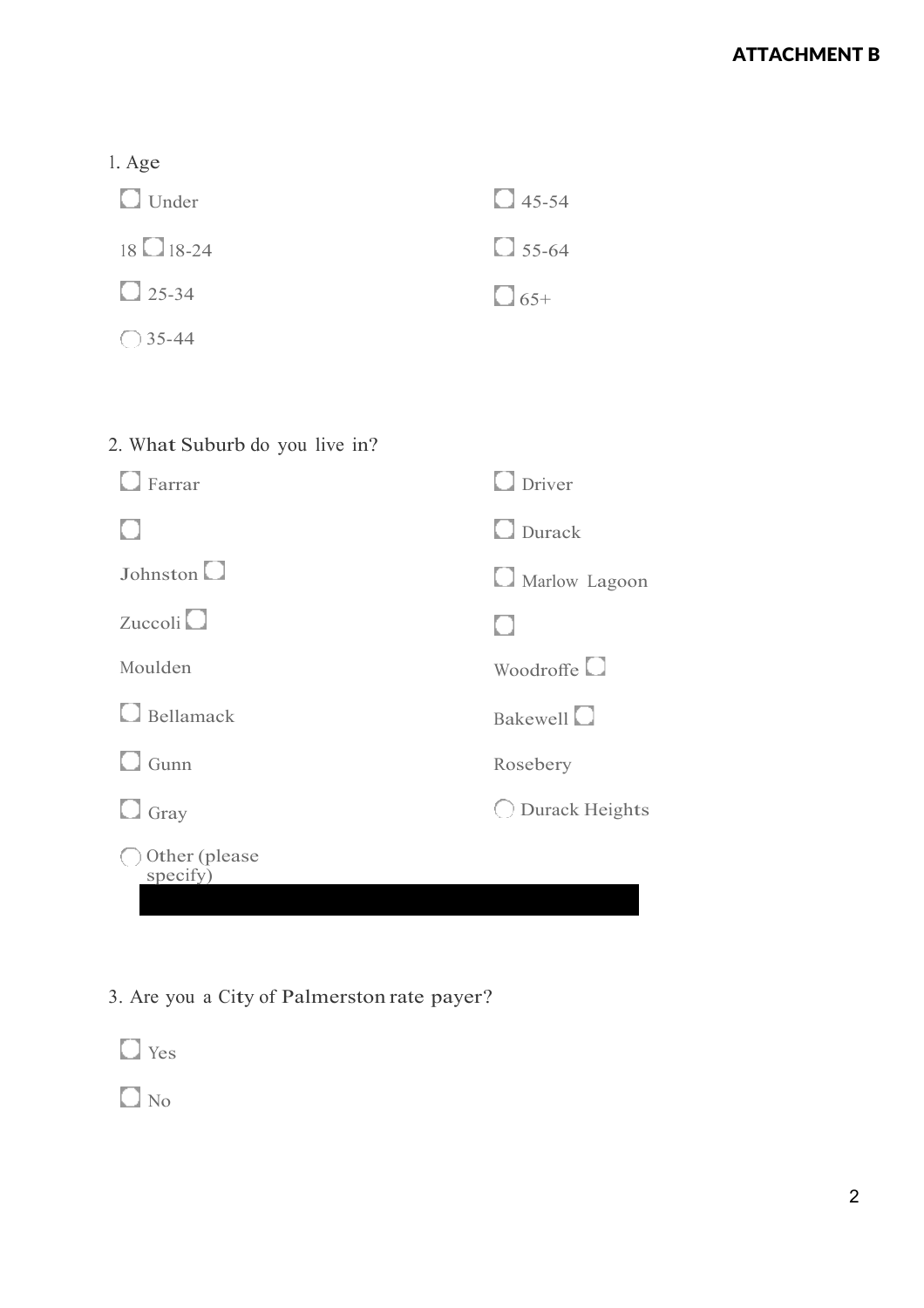4. Do you have any pets?



5. Contact information for receiving updates on City of Palmerston's animal management by-laws

Name

Email Address

Phone Number

### Animal Management By-Laws Consultation

#### 4.1 Dog Barking

The following questions relate directly to the sections listed in the Animal Management Discussion Paper. Reading this document before completing the survey will give you all the information you need to answerthese questions. You can use the section numbering below to correlate it to the information in the Discussion Paper.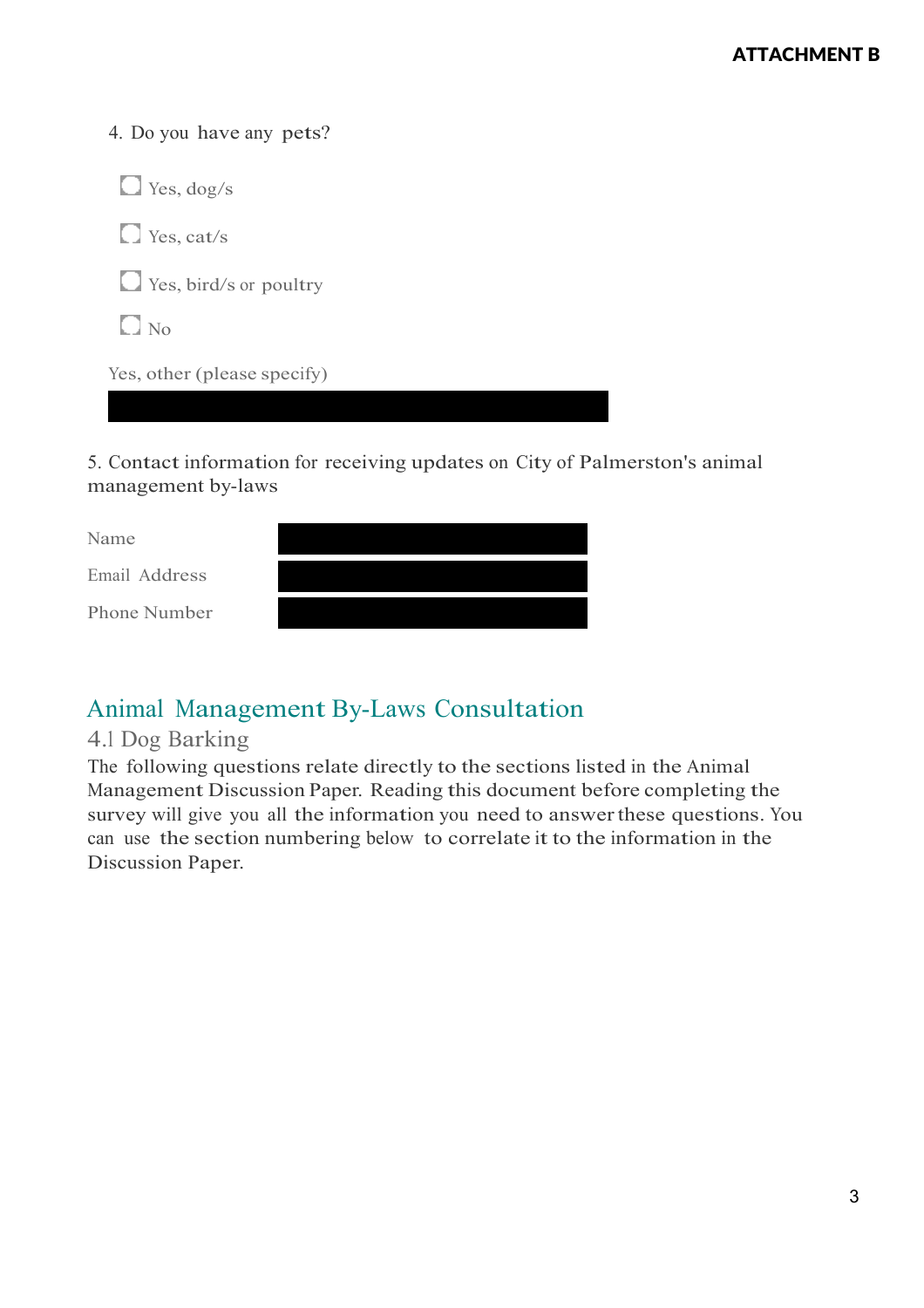6. Do you agree with Council having the ability to implement additional enforcement measures for nuisance barking listed below?

|                                                                                                                     | Yes | No | Unsure or neutral |
|---------------------------------------------------------------------------------------------------------------------|-----|----|-------------------|
| Council<br>should have<br>power to<br>order<br>the<br>installation of<br>a barking<br>monitoring<br>device          |     |    |                   |
| The number of<br>dogs allowed<br>to be kept on a<br>property/<br>dwelling<br>should<br>correlate to<br>the lot size |     |    |                   |
| Amended<br>registration<br>conditions for<br>nuisance<br>barking                                                    |     |    |                   |
| Cancelled<br>registration for<br>nuisance<br>barking                                                                |     |    |                   |
| Compulsory                                                                                                          |     |    |                   |
| animal<br>education<br>attendance<br>for<br>nuisance                                                                |     |    |                   |
| barking                                                                                                             |     |    |                   |

# Animal Management By-Laws Consultation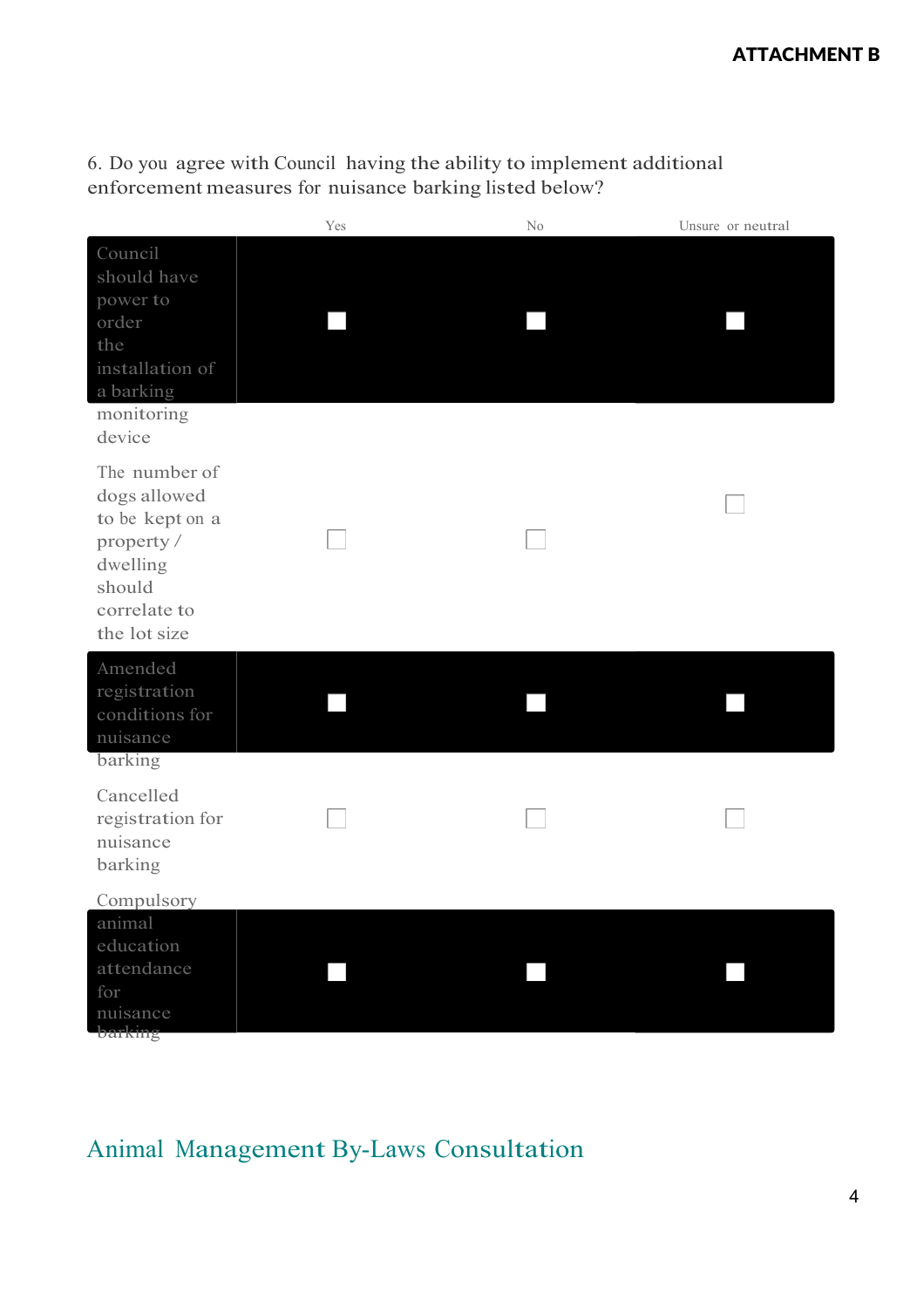# 4.2 Dog Attacks/Menaces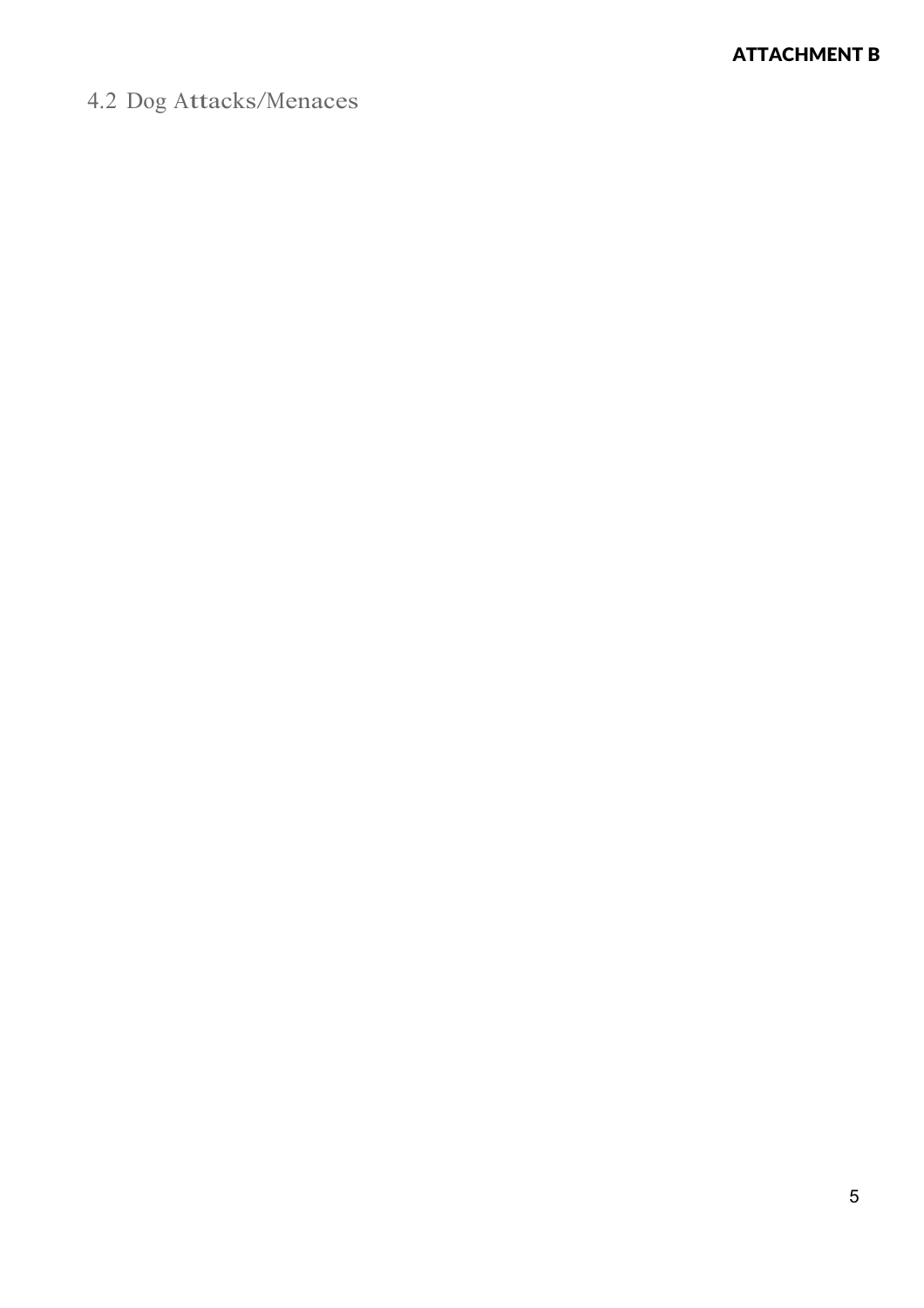7. Do you agree there should be <sup>a</sup> 'sliding fin<sup>e</sup> scale' used for dog attacks to reflect the severity of the incident i.e. \$250-1000?

**D** Yes

 $\Box$  No

Unsure or neutral

#### Animal Management By-Laws Consultation

4.2 Dog Attacks/Menaces

8. Do you support Council having the ability to implement the additional penalties listed below if a dog is declared as dangerous?

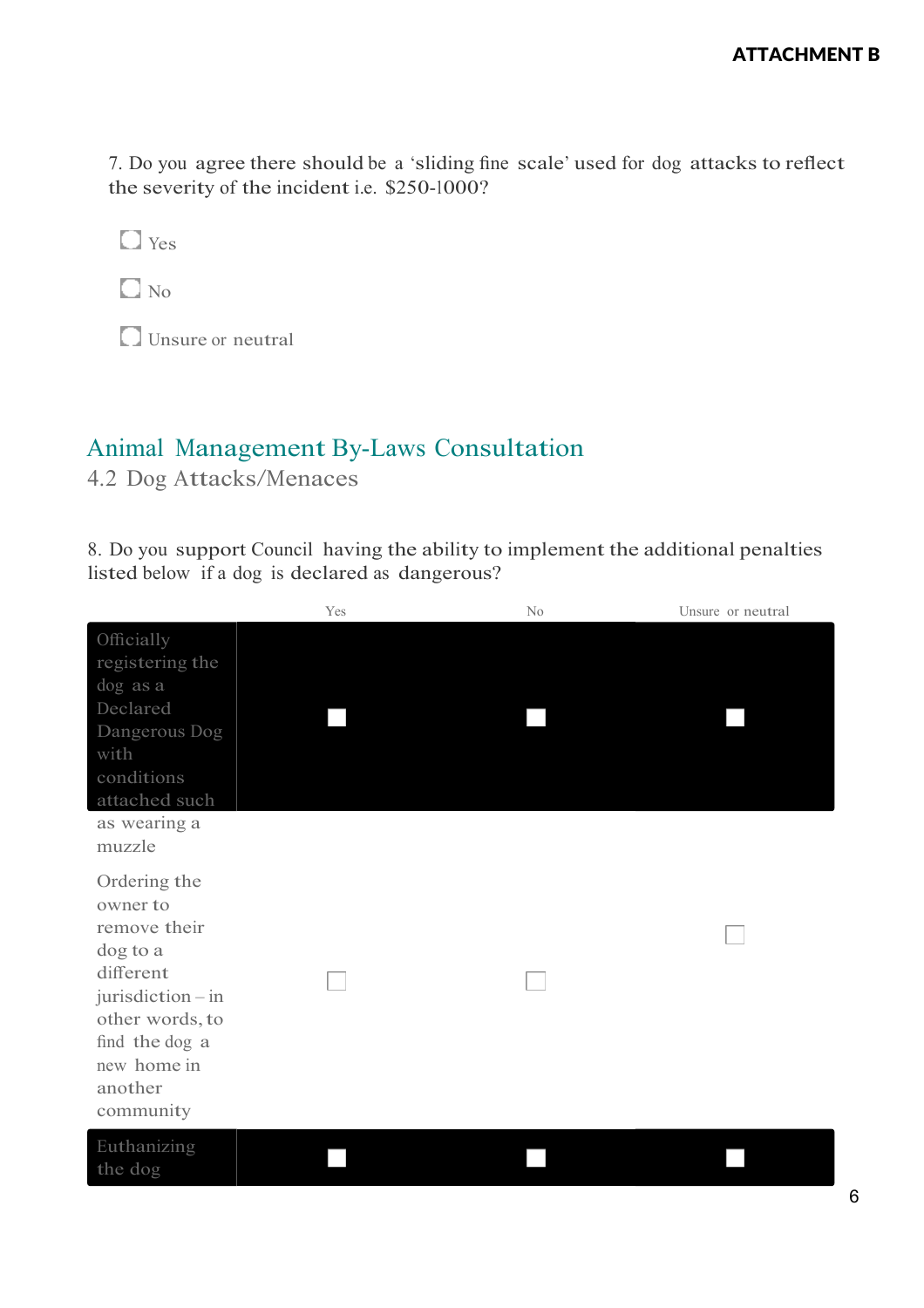4.3 Declared Dangerous Dogs

9. Do you agree Council should be able to declare dogs as dangerous?

**D** Yes

 $\Box$  No

### Animal Management By-Laws Consultation

4.3 Declared Dangerous Dogs

10. Do you agree with Council having the ability to implement the specific controls listed below for dangerous dogs?

|                                                                            | Yes | N <sub>o</sub> | Unsure or neutral |
|----------------------------------------------------------------------------|-----|----------------|-------------------|
| Being<br>desexed and<br>microchipped                                       |     |                |                   |
| Confined to<br>a special<br>enclosure<br>within the<br>owner's<br>property |     |                |                   |
| Undertaking<br>behaviour<br>modification<br>and/or<br>training             |     |                |                   |
| Wearing a<br>muzzle and<br>lead when<br>being exercised                    |     |                |                   |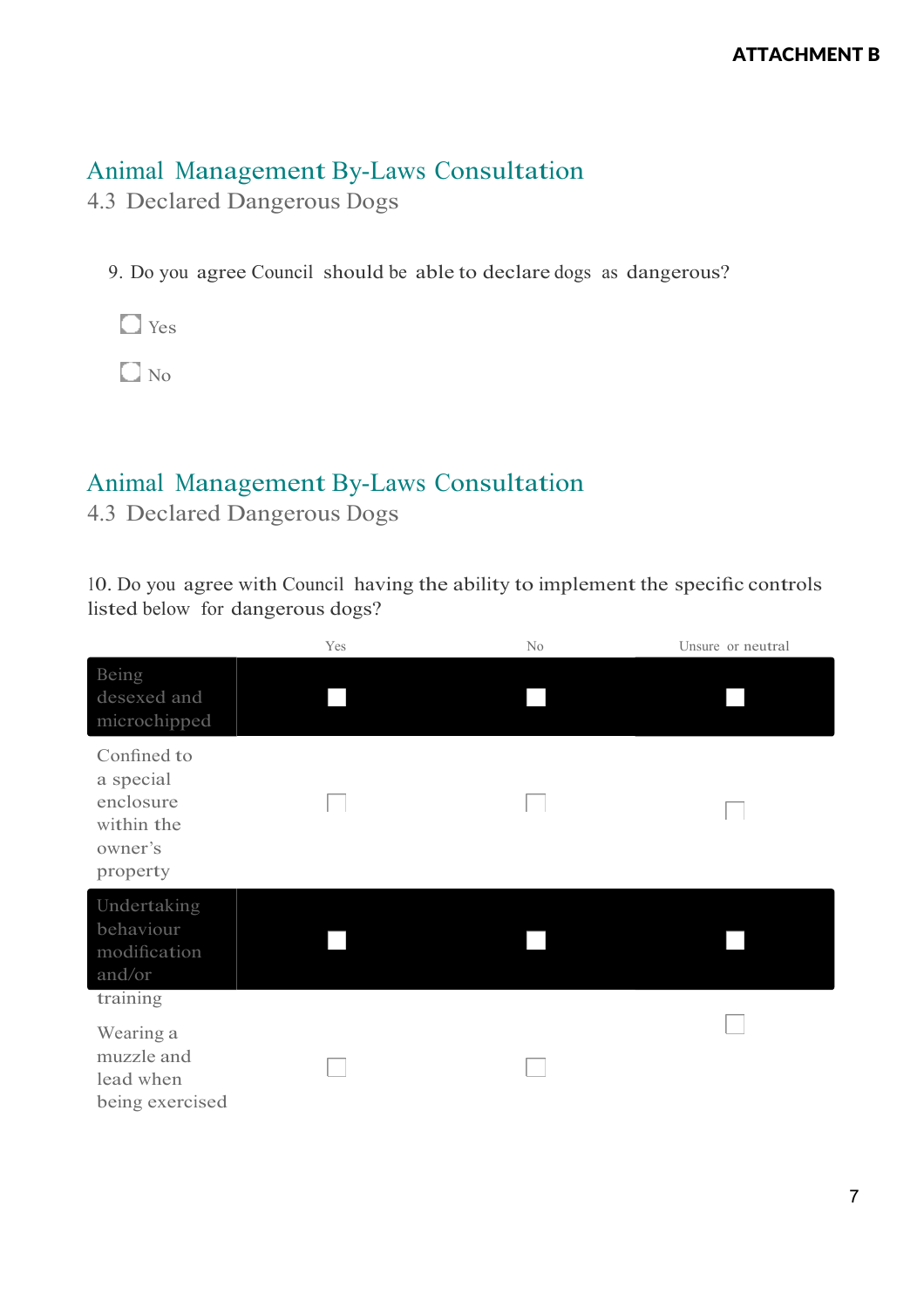#### ATTACHMENT B

|                                                                                                                                                       | Yes | N <sub>o</sub> | Unsure or neutral |
|-------------------------------------------------------------------------------------------------------------------------------------------------------|-----|----------------|-------------------|
| Affixing a visible<br>'dangerous<br>dog' sign to<br>their property                                                                                    |     |                |                   |
| Mandatory<br>notification to<br>Council if the<br>owner intends to<br>keep the dog at<br>a different<br>location for an<br>extended<br>period of time |     |                |                   |
| Compulsory<br>reporting to<br>Council if the<br>dog has<br>attacked of<br>been involved in<br>an attack                                               |     |                |                   |
| Compulsory<br>notification to<br>Council if the<br>dog is<br>missing, dies<br>or if                                                                   |     |                |                   |
| ownership is<br>transferred<br>Prospective<br>purchasers to<br>be informed of                                                                         |     |                |                   |

the dog's status

11. Do you agree that ownersshould pay more for initial and ongoing registration of dogs who have been declared dangerous?

**O** Yes

 $\Box$  No

Other (please specify)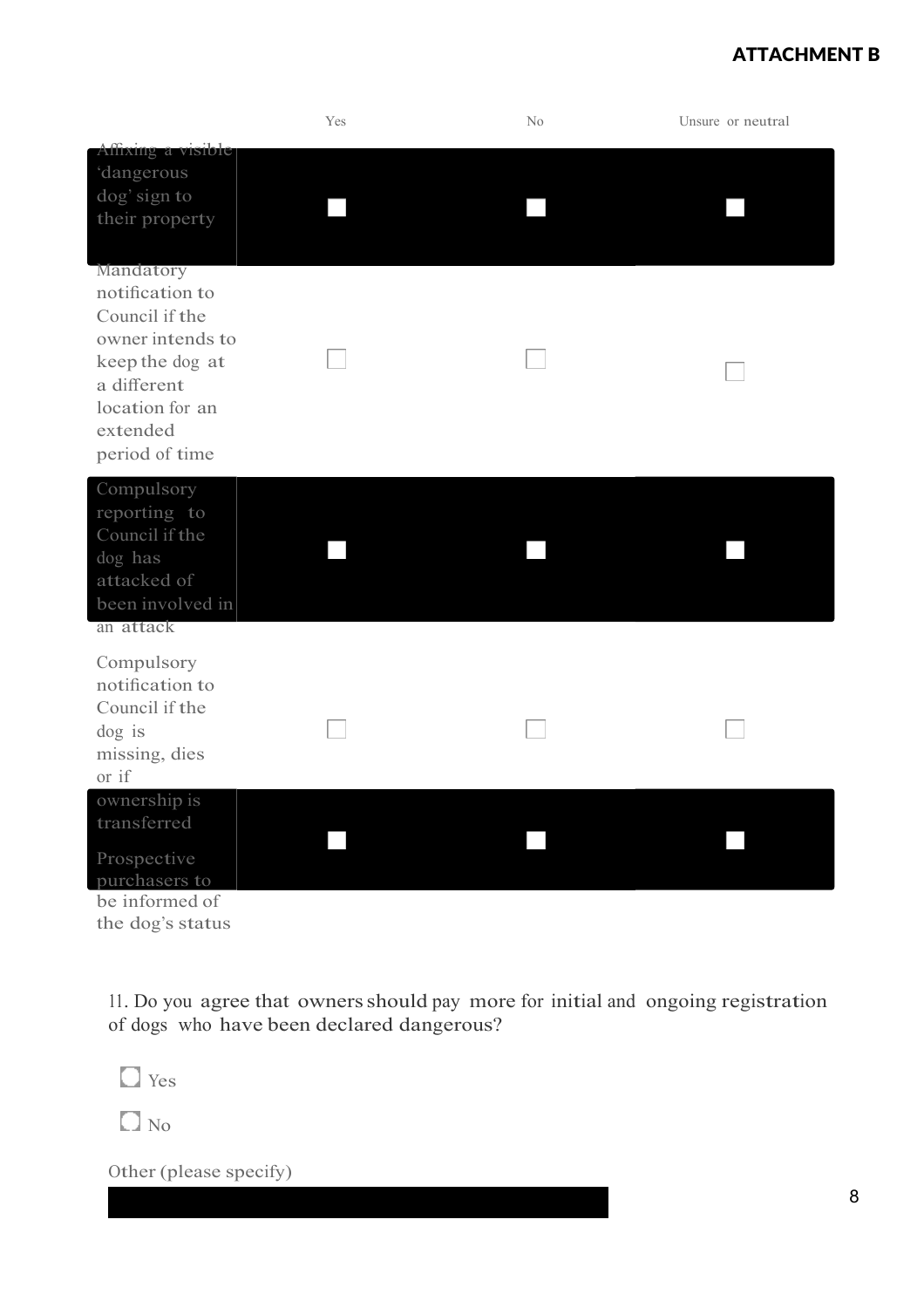12. Do you agree that in some instances more than one penalty should apply i.e. a fin<sup>e</sup> in line with the attack severity and registering the dog as <sup>a</sup> declared dangerous dog?

**D** Yes

 $\Box$  No

### Animal Management By-Laws Consultation

4.4 Nuisance Animals

13. Have you experienced problems relating to cat noise?

**D** Yes

 $\Box$  No

14. Have you experienced problems relating to bird/poultry noise?

**D** Yes

 $\Box$  No.

15. Have you experienced problems relating to offensive odours from domestic animals, nuisance noise or unhealthy conditions causing pest and vermin issues?

 $\Box$  Yes

 $\Box$  No

 $\bigcirc$  If yes, please specify the type of animal and problem you have experienced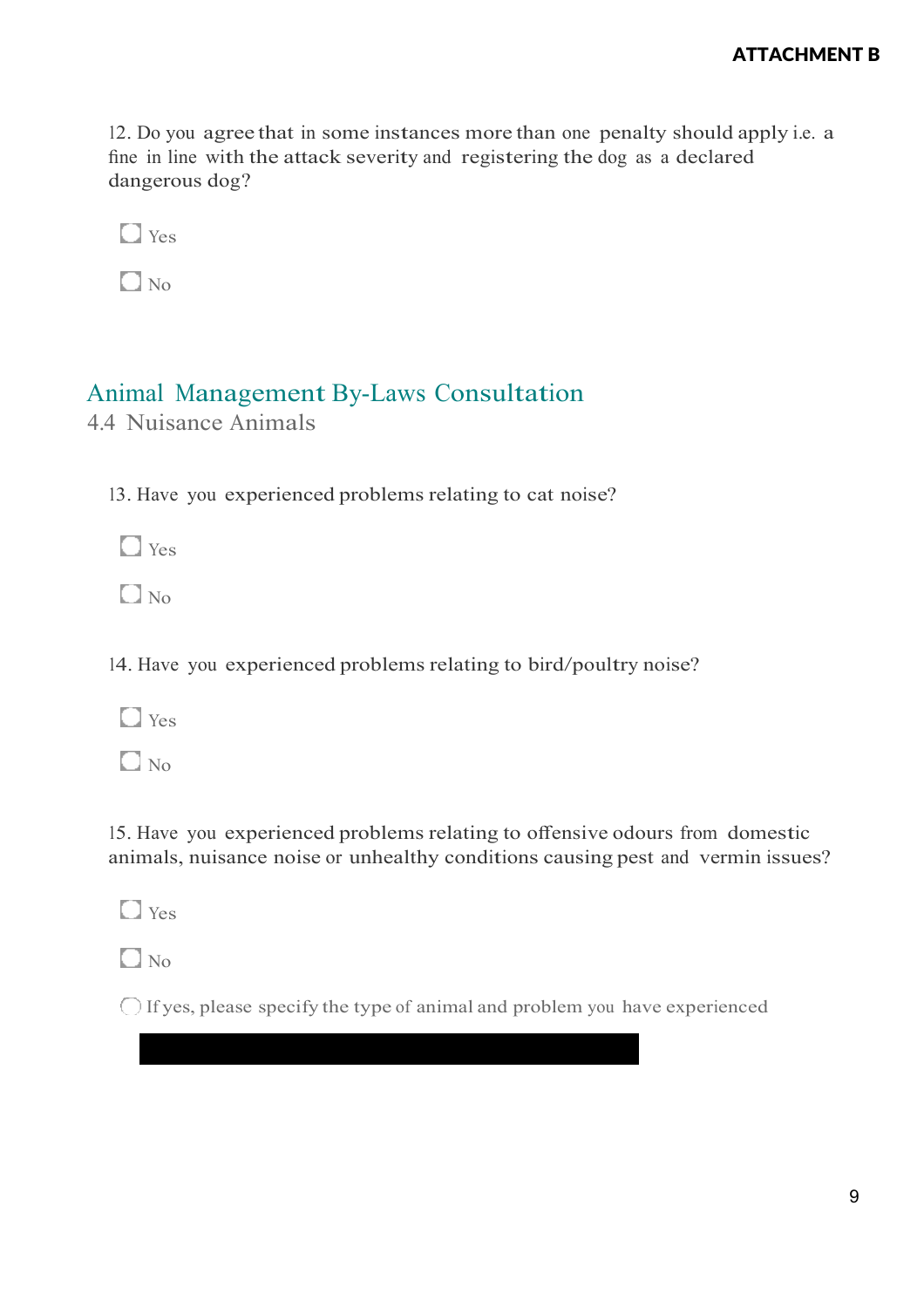16. Would you be prepared to pay additional rates to coverthe expansion of this service?

**D** Yes

 $\Box$  No

#### Animal Management By-Laws Consultation

4.5 Licensing

17. Should the applicant's size of property be <sup>a</sup> key consideration in whether a licence should be granted to home between 2-6 dogs?

**O** Yes

 $\Box$  No

18. Should the applicant's dwelling type be <sup>a</sup> key consideration in whether a licence should be granted?

**D** Yes

 $\Box$  No

19. Should <sup>a</sup> licence holder have to reapply if they move properties?

 $\Box$  Yes

 $\Box$  No.

20. Should licensing provisions be extended to cats?

Yes

O No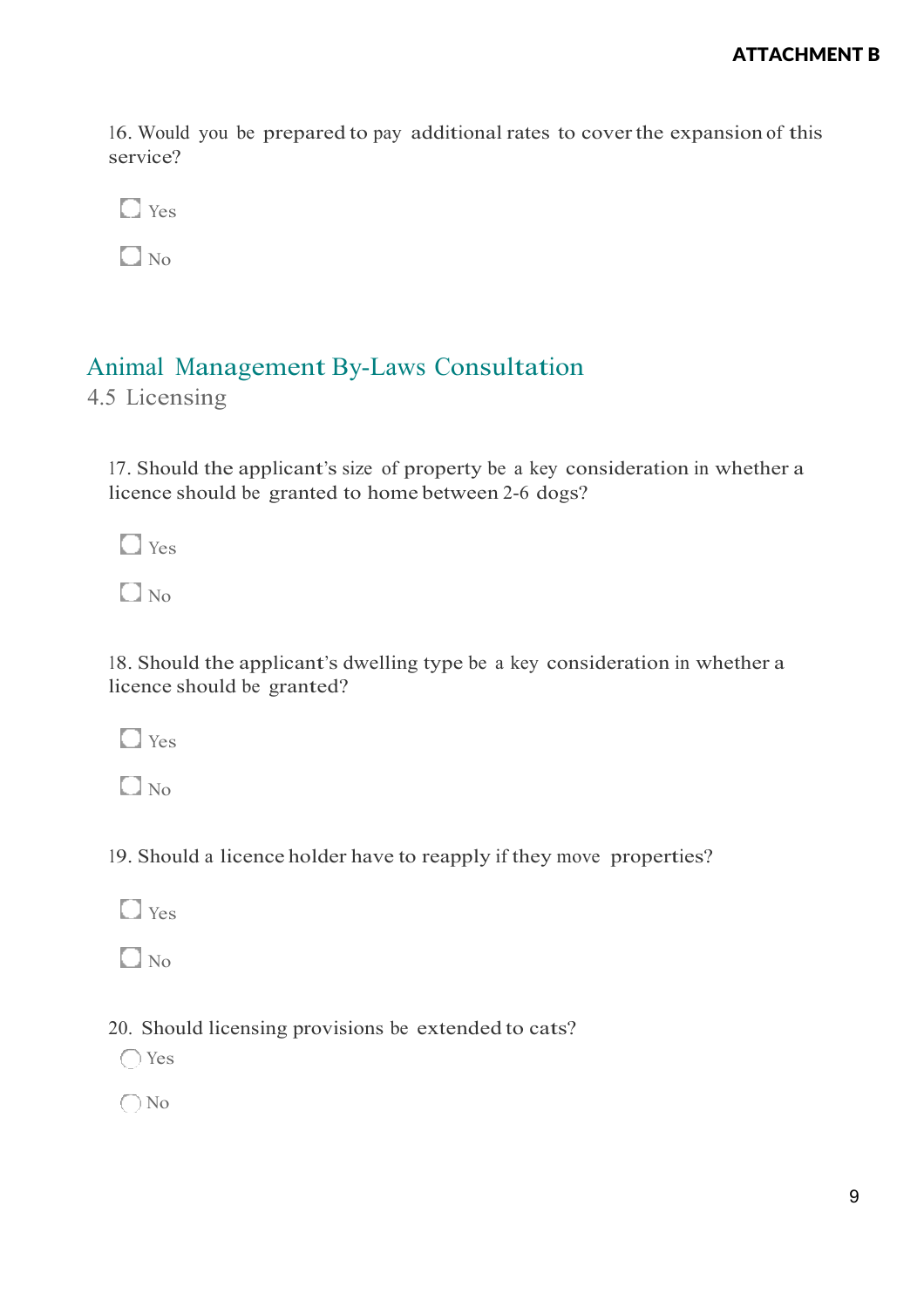4.6 Animals at Large (stray cats)

21. Do you think the animals at large offence should also include cats?

**D** Yes

 $\Box$  No

22. Do you think any other category of animal should be included in an at large bylaw provision?

**N** Yes

 $\Box$  No.

 $\Box$  If yes, please specify what animals you think should be included

## Animal Management By-Laws Consultation

4.7 Registration of Cats

23. Do you think cat registration should be introduced?

**D** Yes

 $\Box$  No

24. Would you be prepared to pay additional rates to coverthe expansion in this service?

Yes

○ No